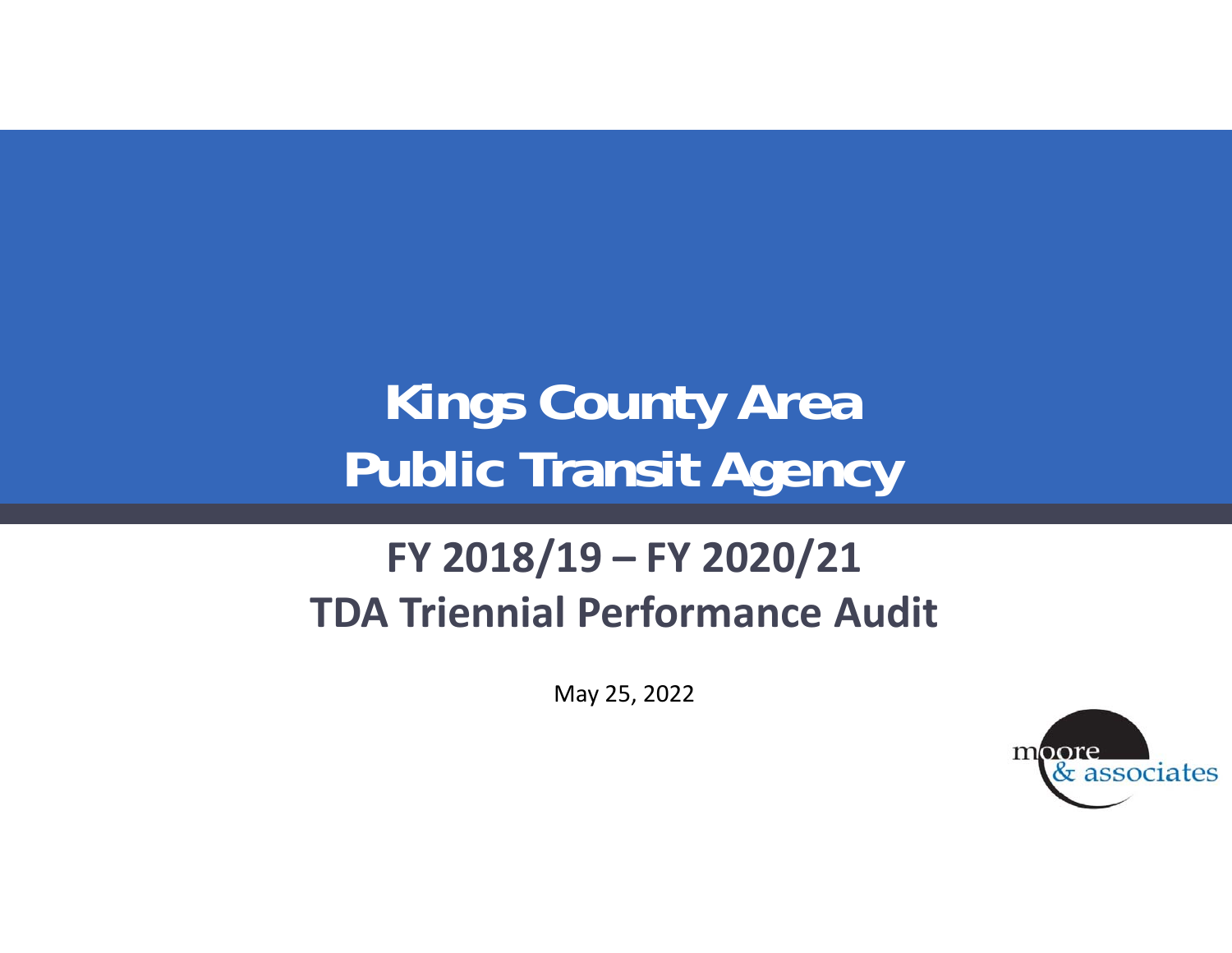

### What is a Triennial Performance Audit?

• California PUC requires all transit operators receiving TDA funding (LTF and STA) as well as Regional Transportation Planning Agencies to undergo a triennial performance audit of their activities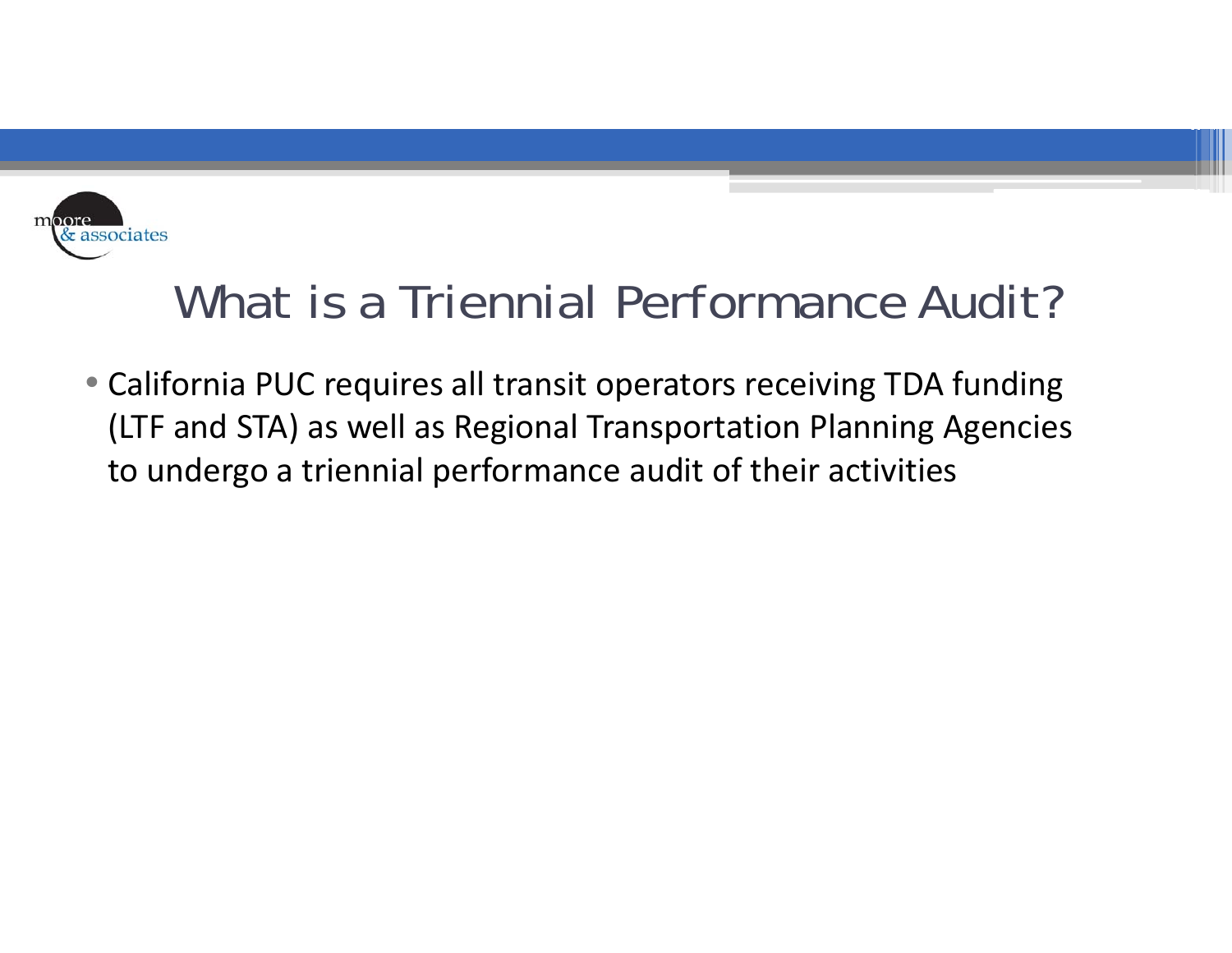

### Audit Process

- Data collection
- Data/compliance review
- Site visit/functional review (conducted virtually)
- Reporting
- Presentations

KCAG will then submit the RTPA audit to Caltrans and the State Controller along with a letter certifying that it has completed the operator audits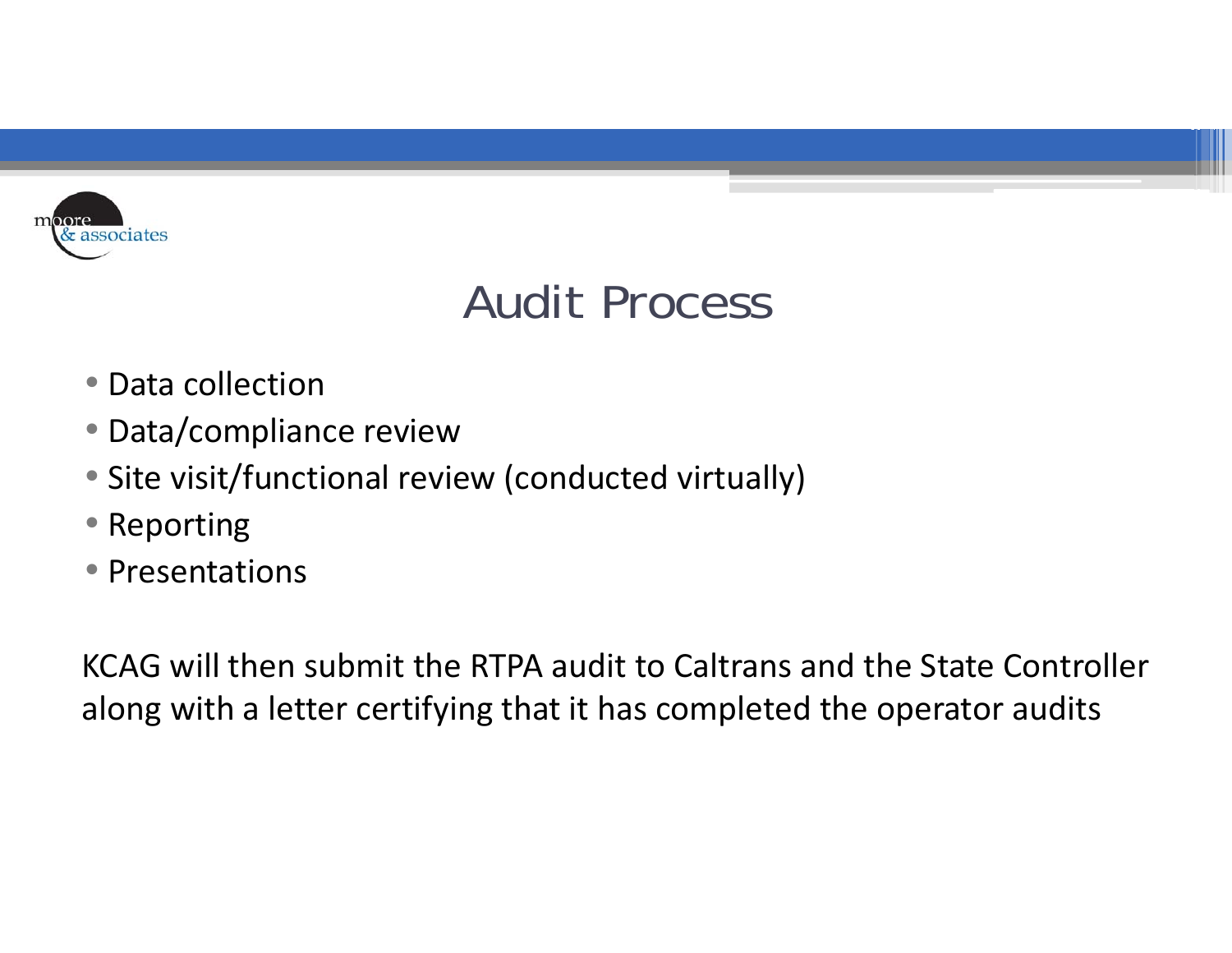

### **Operator Compliance Elements**

- Submittal of annual fiscal audits and reports to the State Controller's Office
- Satisfactory CHP terminal ratings
- • Compliance with RTPA rules for submitting TDA claims
- Compliance with farebox recovery ratio or other alternative performance criteria requirements
- No increase in budget over the preceding year beyond 15% without reasonable substantiation
- Use of TDA definitions of key performance indicators
- $\bullet$ Fully funded retirement system
- Proper use of State Transit Assistance funds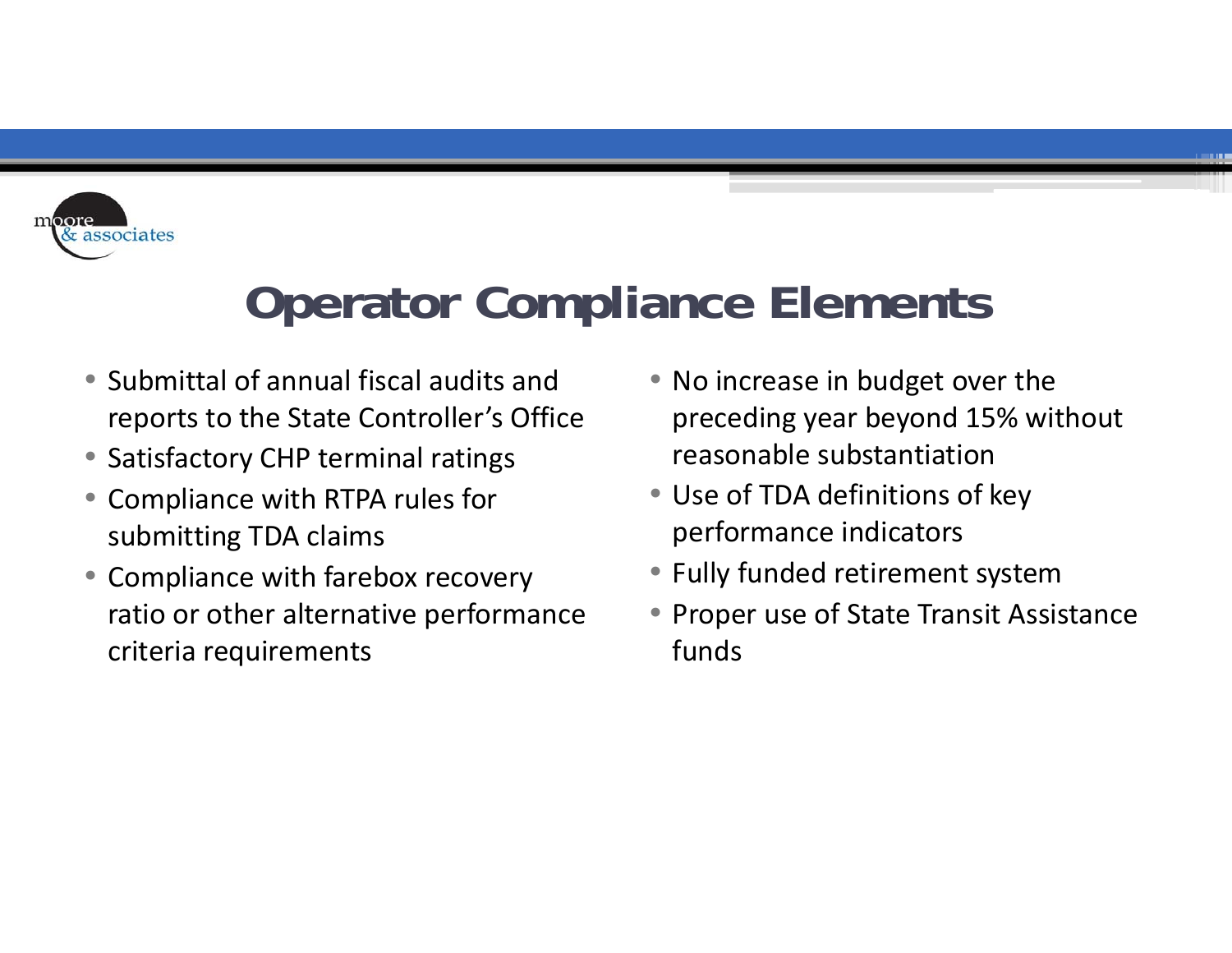

### Operator Findings & Recommendations

- Kings County Area Public Transit Agency
	- **No findings**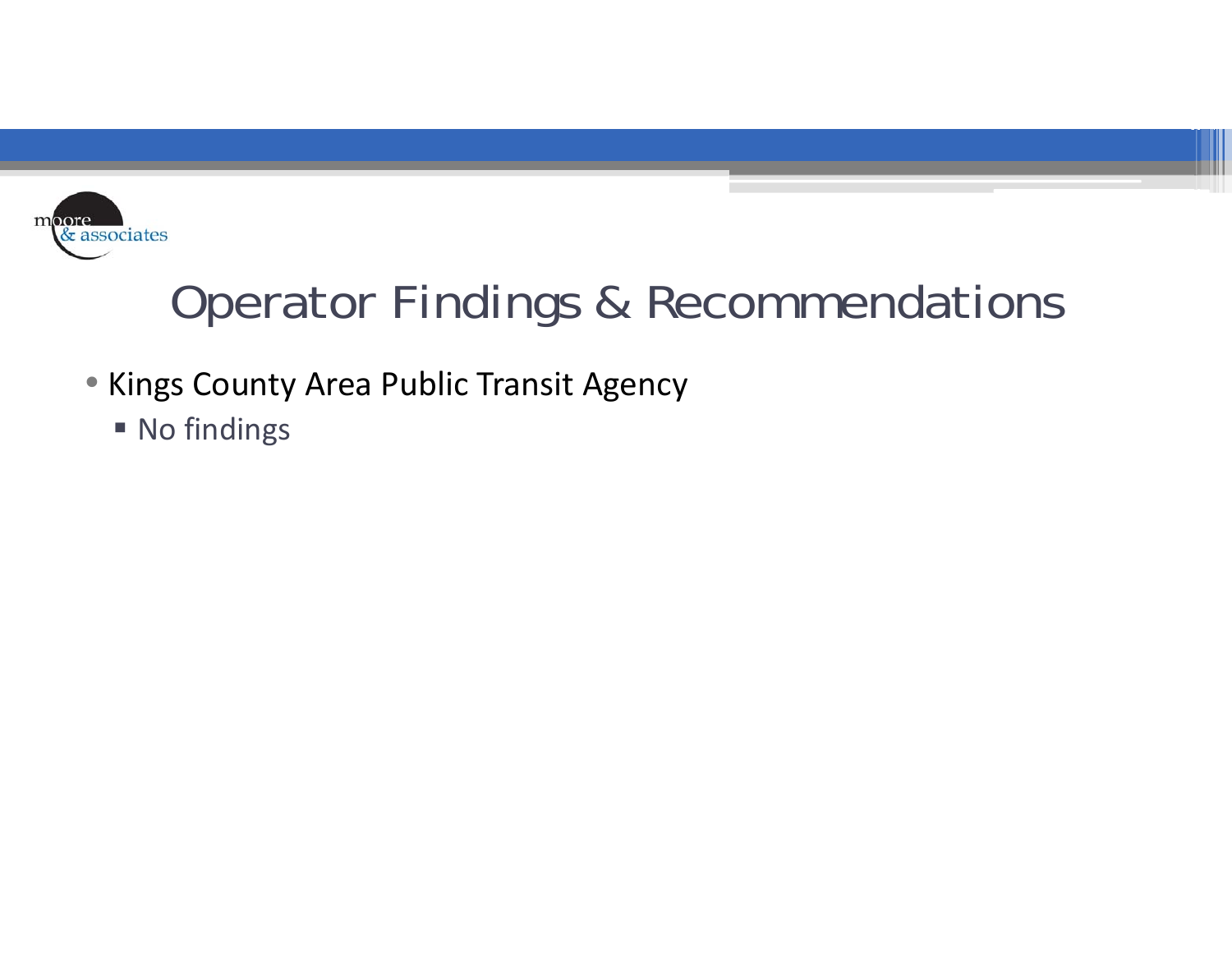

## Moving Forward

- There have been a number of exemptions and waivers of penalties due to the COVID‐19 pandemic (AB 90 and AB 149) – mostly through FY 2022/23
- The definition of "local supplementation" has been expanded to include any non‐state grant funds or revenues
- Additional exclusions from operating cost used in calculating the farebox recovery ratio include certain expenses related to microtransit, ticketing systems, security, pension contributions, service planning, and transition to zero‐emission vehicles